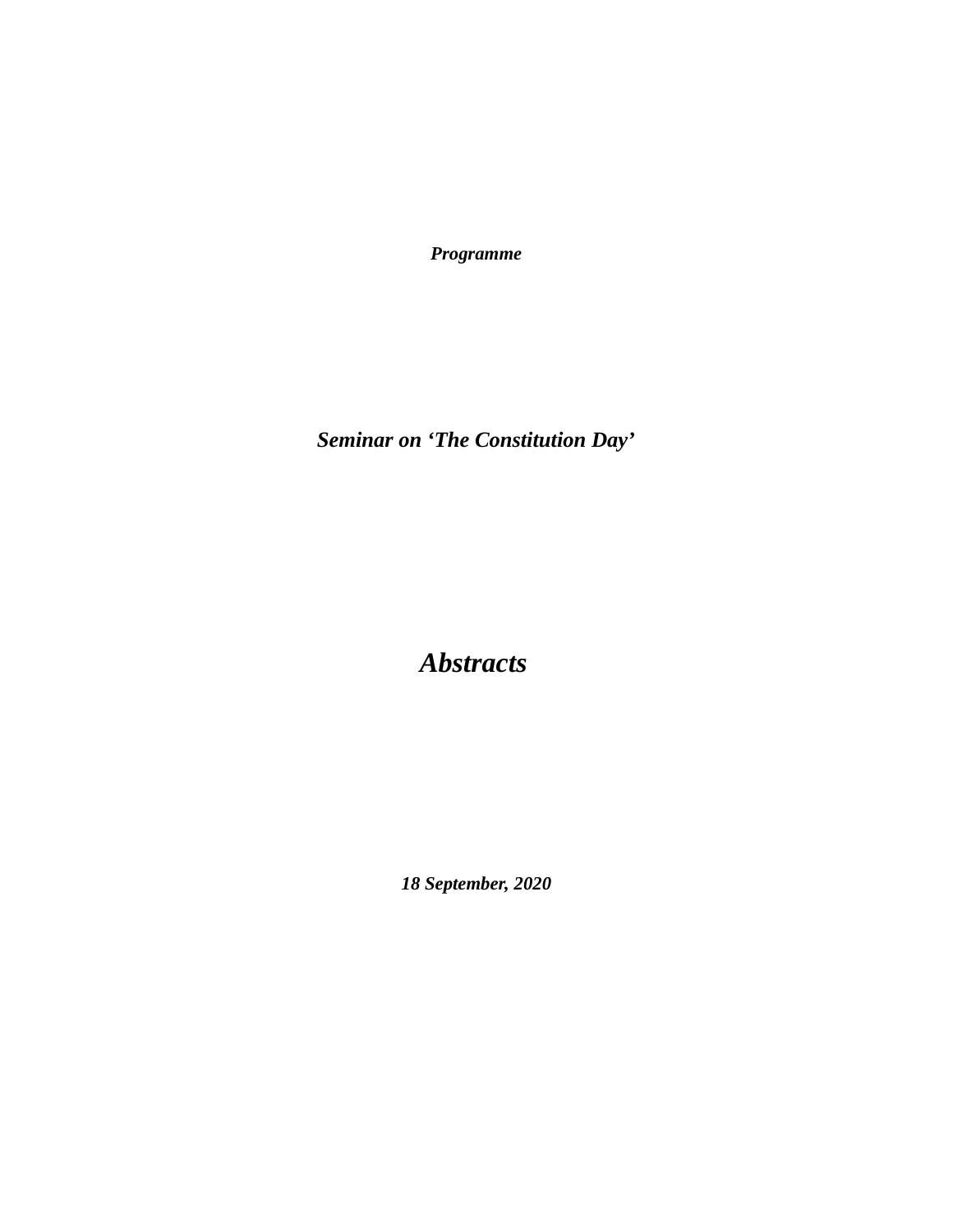# *Table of Contents*

| 1.  | <b>An overview on the Indian Constitution</b>                                                             | Dr. Sneh Lata             |
|-----|-----------------------------------------------------------------------------------------------------------|---------------------------|
| 2.  | <b>Indian Constitution as source of inspiration</b>                                                       | Dr. S. B. Pandey          |
| 3.  | <b>Preamble of the Constitution</b>                                                                       | Mr. Pradip Chakroborty    |
| 4.  | <b>The fundamental rights and duties: An overview</b>                                                     | Dr. Narendra Singh        |
| 5.  | Policies, Bills and Acts                                                                                  | Dr. Jeewan Chandra Pandey |
| 6.  | The constitution of India: Historical context, achievements,<br>and challenges ahead                      | Mr. Jayanand Maurya       |
| 7.  | <b>Dr. B. R. Ambedkar: Journey of an Artist who shaped our lives Dr. Kaushal</b>                          |                           |
| 8.  | Scientific temper in the Constitution: A vision for modern India Mr. Vivek Kumar Jha                      |                           |
| 9.  | A brief Political History of human kind with emphasis of<br><b>Indian context and Indian Constitution</b> | Dr. Rakesh Mazumder       |
| 10. | <b>Judicial activism and implications on Indian democracy</b>                                             | Dr. Brajesh Kumar         |

 *Participation: All*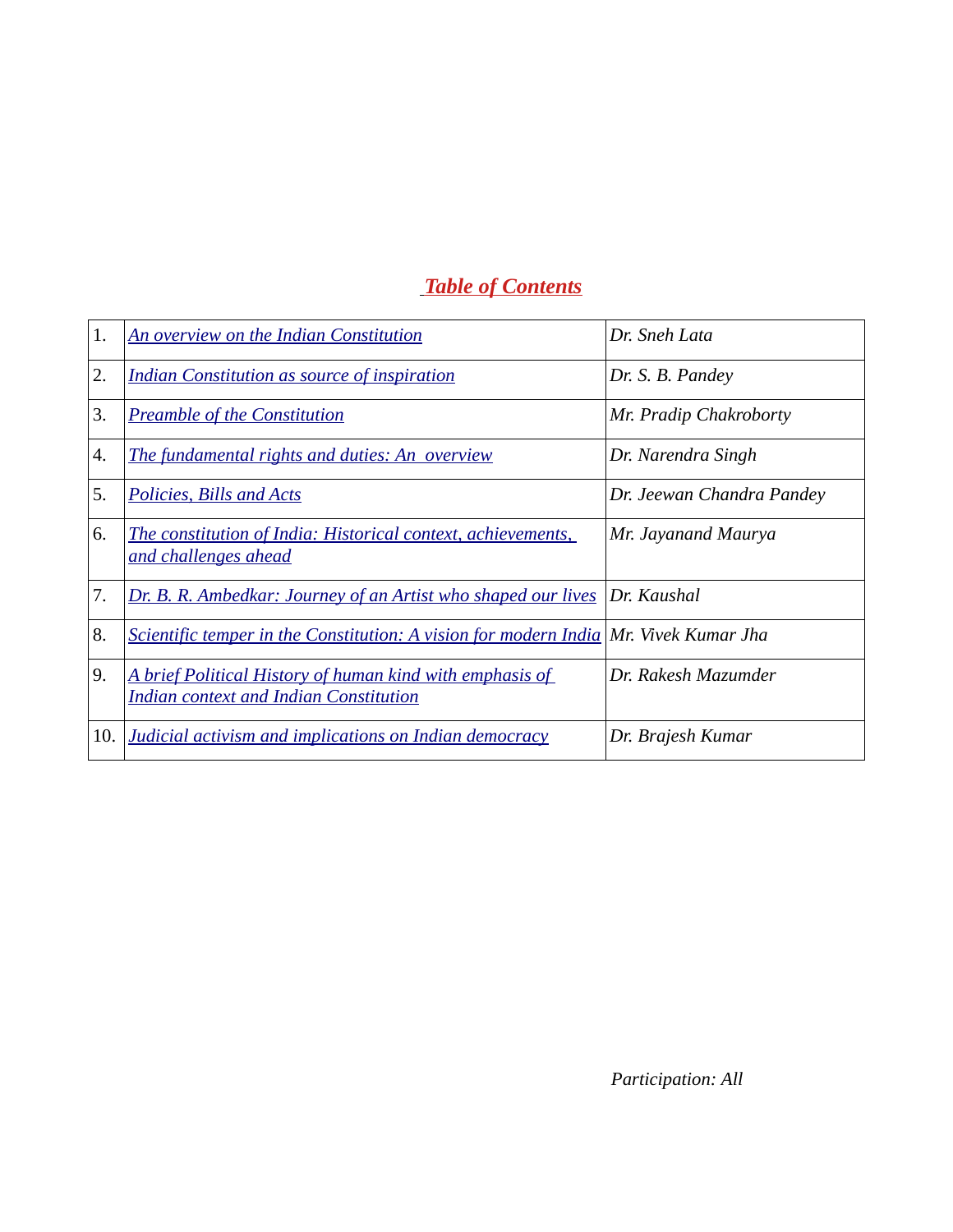# **Talks on The Indian Constitution**

#### **An overview on the Indian Constitution**

*Dr. Sneh Lata* 

## **Abstract**

This talk aims to present an overview on the Indian Constitution. The Constitution of India was framed by the Constituent Assembly. The chairman of the drafting committee constituted by the Assembly was Dr. B. R. Ambedkar. Our Indian Constitution was finally adopted by the Constituent Assembly on 26 November 1949 and became effective on 26 January 1950. At the time of adoption, the Indian Constitution consisted of 395 articles in 22 parts and 8 schedules. Later, additional parts and articles have been included in the Constitution through various amendments. Presently, there are 25 parts, 448 articles and 12 schedules in our Constitution. The most fundamental features of the Indian Constitution are Preamble, Fundamental Rights, Directive Principles, Secularism, Federalism, Independence of Judiciary, Single Citizenship, etc. Some important features of the Constitution were adopted from other constitutions. Up to now, 104 amendments have been done to the Constitution of India.

#### **Indian Constitution as source of inspiration**

#### *Dr. S. B. Pandey (ARIES)*

### **Abstract**

In this presentation, I highlight the importance of the long heritage and in-built flexibility of the Indian Constitution to have a power-distribution between the Union and States providing an opportunity to frame rules/laws as per requirements of the society and the Government. These uniquenesses of the Constitution make it as a real source of inspiration for us that in case of any adverse circumstances, it has all the vested powers to exercise and build the Nation as per the Preamble of the Constitution.

#### **Preamble of the Constitution**

*Mr. Pradip Chakroborty (ARIES)*

## **Abstract**

Our Indian Constitution begins with a Preamble and it is known as the key of the Constitution. The Preamble has mentioned the guidelines of the Indian constitution. It declares India to be a sovereign, socialist, secular and democratic republic. The objectives stated by the Preamble are to secure justice, liberty, equality to all citizens and promote fraternity to maintain unity and integrity of the nation. The preamble had been amended only once in the year 1976 during the  $42<sup>nd</sup>$  amendment of the Constitution. The preamble depicts India's sovereignty, secularity, equality and humanity. World's largest democracy has a superpower within, as it is for the people, by the people, of the people.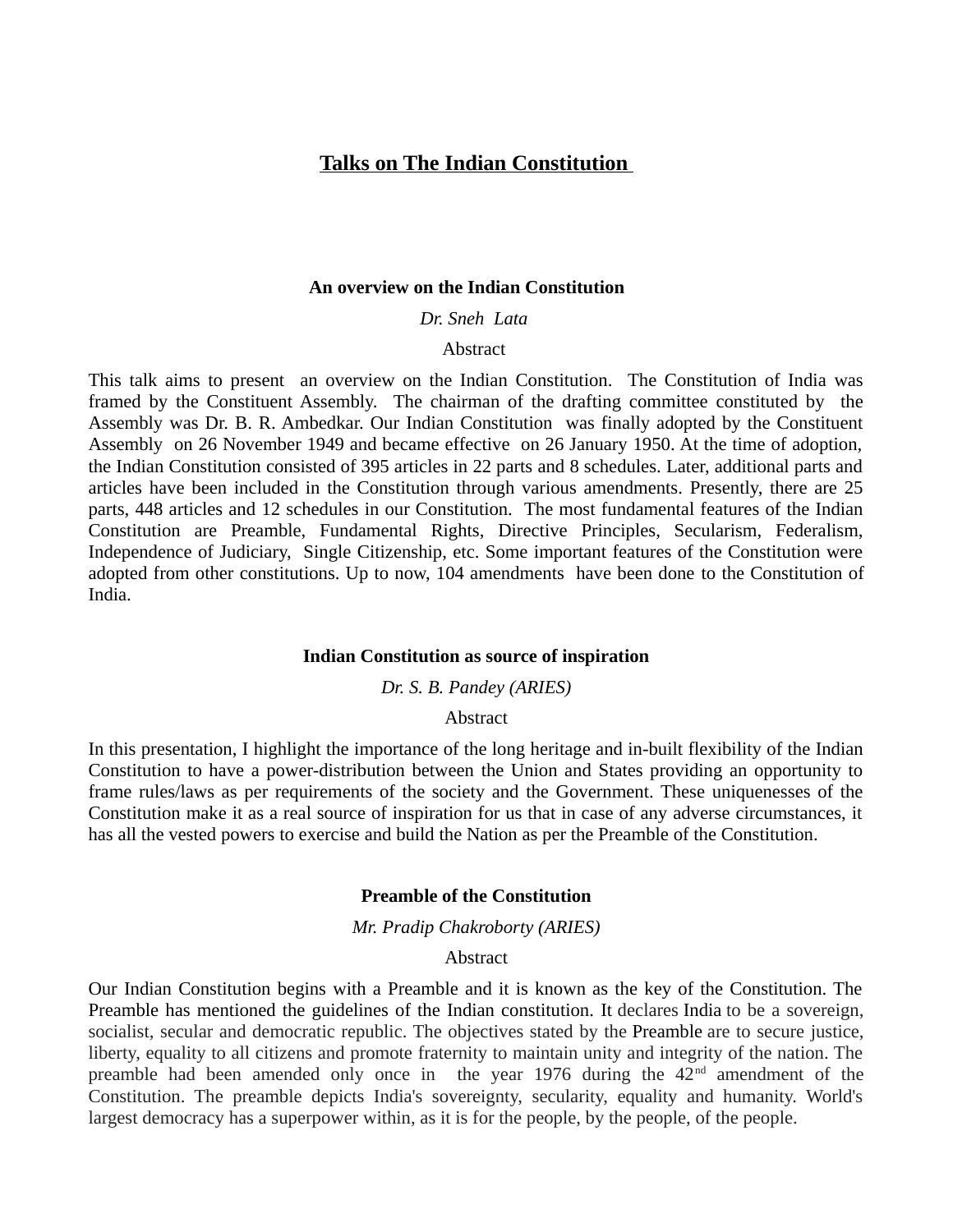#### **The fundamental rights and duties: An overview**

*Dr. Narendra Singh (ARIES)*

### Abstract

The fundamental rights are essential for the development of any individual, therefore these have been included in our Constitution. There are 6 fundamental rights provided by the Constitution to the citizens. All the Indian citizens have the right to move the Courts in the case of violation of their fundamental rights. Fundamental duties are listed in article 51A of Part IVA in the Indian Constitution. Presently, there are 11 Fundamental duties. Originally, these were not part of the Indian Constitution. They were included in our Constitution through the 42nd Constitutional Amendment act in 1976. Every citizen is expected to be aware of their fundamental rights, however, at the same, it should be our moral responsibility to perform the fundamental duties as well. The fundamental duties promote a spirit of patriotism and help to uphold the unity of India.

#### **Policies, Bills and Acts**

## *Dr. Jeewan Chandra Pandey (ARIES)*

#### Abstract

Our Indian Constitution allows Parliament to make provisions in all matters related to elections to Parliament and State Legislatures. Bills are introduced and discussed in the Parliament. A bill becomes an act when it is approved by the executive. Policies are guidelines that different institutes of government should follow while making any laws and taking any important decisions. Details about acts, policies and bills are discussed in this talk.

### **The constitution of India: Historical context, achievements, and challenges ahead**

*Mr. Jayanand Maurya (ARIES)*

#### Abstract

The democratic values in the Indian society are deeply rooted as republics (Gana Sangha) were present in ancient India as early as 600 B.C. during the era of Janpadas. The Indian constitution has been remarkably good in the sense that its effectiveness in upholding great principles like equality of ethnicity, gender, and religion. The success of the constitution can be underlined by the fact that it had successfully accommodated the aspiration of people since its creation despite many internal challenges like illiteracy, inequality, and diverse culture in contemporary India. The challenges ahead of us as a nation are ensuring gender equality in practice and strengthening democratic institutions through inclusion. The great faith of peoples in the Indian Constitution and the presence of proactive women in all aspects of society gives us hope that we are heading in the right direction.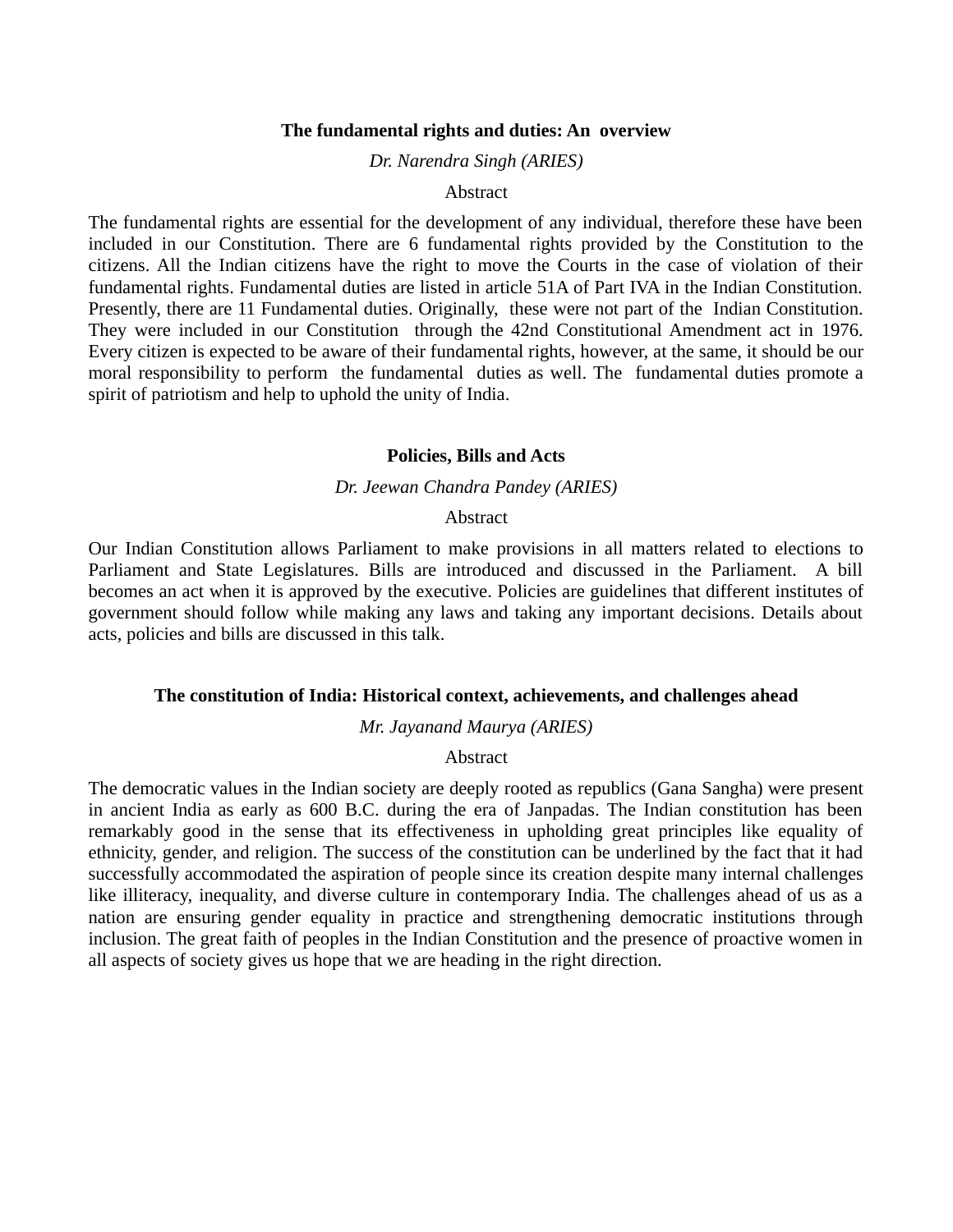## **Dr. B. R. Ambedkar: Journey of an Artist who shaped our lives**

## *Dr. Kaushal (ARIES)*

## Abstract

Mhow, a small place near Indore, witnessed the birth of an extraordinary child on April 14, 1891, whom we now know as Dr. Bhimrao Ramji Ambedkar. His personal, as well as professional life, has been a guiding source not just for Indians but for the whole world. He is primarily remembered as the architect of the Indian Constitution but for us, as a part of a research institute, his research acumen, passion to shape his academic career, and dedication to work for the least privileged groups of the society are probably more inspirational. During this talk, I will try to take you through the journey of this extraordinary social-reformer from his childhood days until the start of his political career.

#### **Scientific temper in the Constitution: A vision for modern India**

*Mr. Vivek Kumar Jha (ARIES)*

## Abstract

The Indian constituent assembly put a firm belief on the development fo scientific temper when it drafted the constitution of our country. Led by the vision of our first prime minister Dr. Jawahar Lal Nehru, the institutions of higher education, big industries, dams, and an ambitious space program were launched despite the country in the grip of dire poverty. The IITs, AIIMS, CSIR labs, ISRO, or BARC that we see flourishing and earning a good name for our country now, is a direct result of the vision. Through this talk, I highlight the journey of the country keeping the importance of scientific temper in mind, how it came about, what is the current status, what has the government done to promote scientific temper in the country, and what is the way forward from here.

## **A brief Political History of human kind with emphasis of Indian context and Indian Constitution**

*Dr. Rakesh Mazumder (ARIES)*

## **Abstract**

In history of human civilization we have seen the emergence of different theory and also the application of it to sustain our society. Started from local lords, feudal lords to monastery then democracy and then socialism. In this talk, I will briefly discuss about the political history of humankind with a particular emphasis on the Indian context. In our Indian context, the socialism we have adopted in our constitution is Fabian socialism which is gradual and peaceful, unlike Marxian socialism which is spontaneous and violent. We should not take the literal meaning of every word in our Constitution, rather we should also understand the Indian context of it. E.g. though it is mentioned in the preamble of the Constitution that we are secular but in the Indian context, first of all we have positive secularism and also our state interferes in the selective religions institution (keeping aside the minority religions) and also we do not have a uniform civil code (the bill was proposed but not passed yet).

I will also discuss briefly the difference between fundamental rights(FR) (A 14-32) and Directive Principles of State Policy (DPSP) (36-51). One can directly appeal to the supreme court when there is infringe of one's FR however the DPSP is not justifiable rather it is a guide to the state. For the other